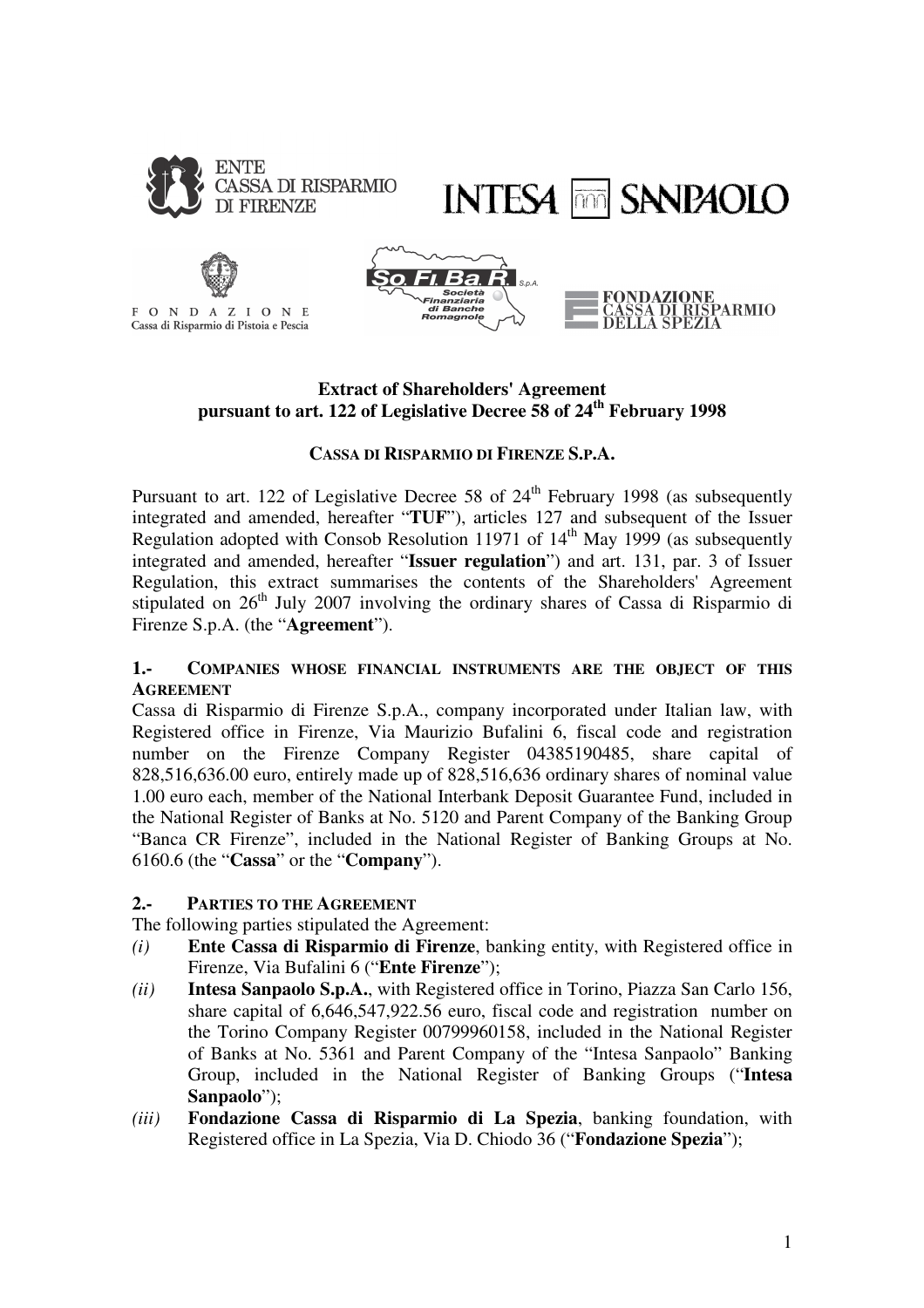- *(iv)* **Fondazione Cassa di Risparmio di Pistoia e Pescia**, banking foundation, with Registered office in Pistoia, Via de' Rossi 26 ("**Fondazione Pistoia**");
- *(v)* **So.Fi.Ba.R. Società Finanziaria di Banche Romagnole S.p.A.**, with Registered office in Ravenna, Piazza Garibaldi 6, share capital of 81,370,000.00 euro, fiscal code and registration in the Ravenna Company Register at No. 01352870396, belonging to the Cassa di Risparmio di Ravenna S.p.A. Banking Group ("**So.fi.ba.r.**").

(Ente Firenze, Fondazione Spezia e Fondazione Pistoia are collectively referred to hereafter as "**Fondazioni**"; Fondazioni and So.fi.ba.r. are collectively referred to hereafter as "**Shareholders of the Cassa**"; Intesa Sanpaolo and each of the Shareholders of the Cassa are referred to hereafter, collectively as the "**Parties**" and, individually, a "**Party**").

#### **3.- SHARES SUBJECT OF THE AGREEMENT**

The Agreement provides for a total of 573,266,581 ordinary shares of the Cassa (the "**Syndicated Shares**") which are to date held by the Parties.

Syndicated Shares represent 69.192% of the current share capital of the Cassa.

The table below indicates the number of Syndicated Shares held by each Party, as well as the percentage of representation of such shares:

| <b>PARTY</b>           | <b>SYNDICATED SHARES*</b> |                                                                                        |                                                                         |
|------------------------|---------------------------|----------------------------------------------------------------------------------------|-------------------------------------------------------------------------|
|                        | <b>NUMBER</b>             | <b>% STAKE OF THE</b><br><b>CURRENT SHARE</b><br><b>CAPITAL OF THE</b><br><b>CASSA</b> | <b>% STAKE OF</b><br><b>TOTAL</b><br><b>SYNDICATED</b><br><b>SHARES</b> |
| Ente Firenze **        | 347,453,965               | 41.937                                                                                 | 60.609                                                                  |
| Intesa Sanpaolo        | 153,898,664               | 18.575                                                                                 | 26.846                                                                  |
| Fondazione Spezia ***  | 32,398,176                | 3.910                                                                                  | 5.652                                                                   |
| Fondazione Pistoia *** | 30,500,776                | 3.681                                                                                  | 5.321                                                                   |
| So.fi.ba.r. ***        | 9,015,000                 | 1.088                                                                                  | 1.573                                                                   |
| <b>TOTAL</b>           | 573,266,581               | 69.192                                                                                 | <b>100</b>                                                              |

<sup>\*</sup> The Parties have made the commitment to vest in the Agreement any further ordinary shares of the Cassa which may come to be held by the Parties for whatever reason starting from the date of stipulation of the Agreement.

<sup>\*\*</sup> Including 262,177,017 Syndicated Shares that shall be held through G.B.L. Fiduciaria S.r.l. based on the Fiduciary Contract in point 5.1(i) hereafter.

<sup>\*\*\*</sup> Shall be held through G.B.L. Fiduciaria S.r.l. based on the Fiduciary Contract in point 5.1(i) hereafter.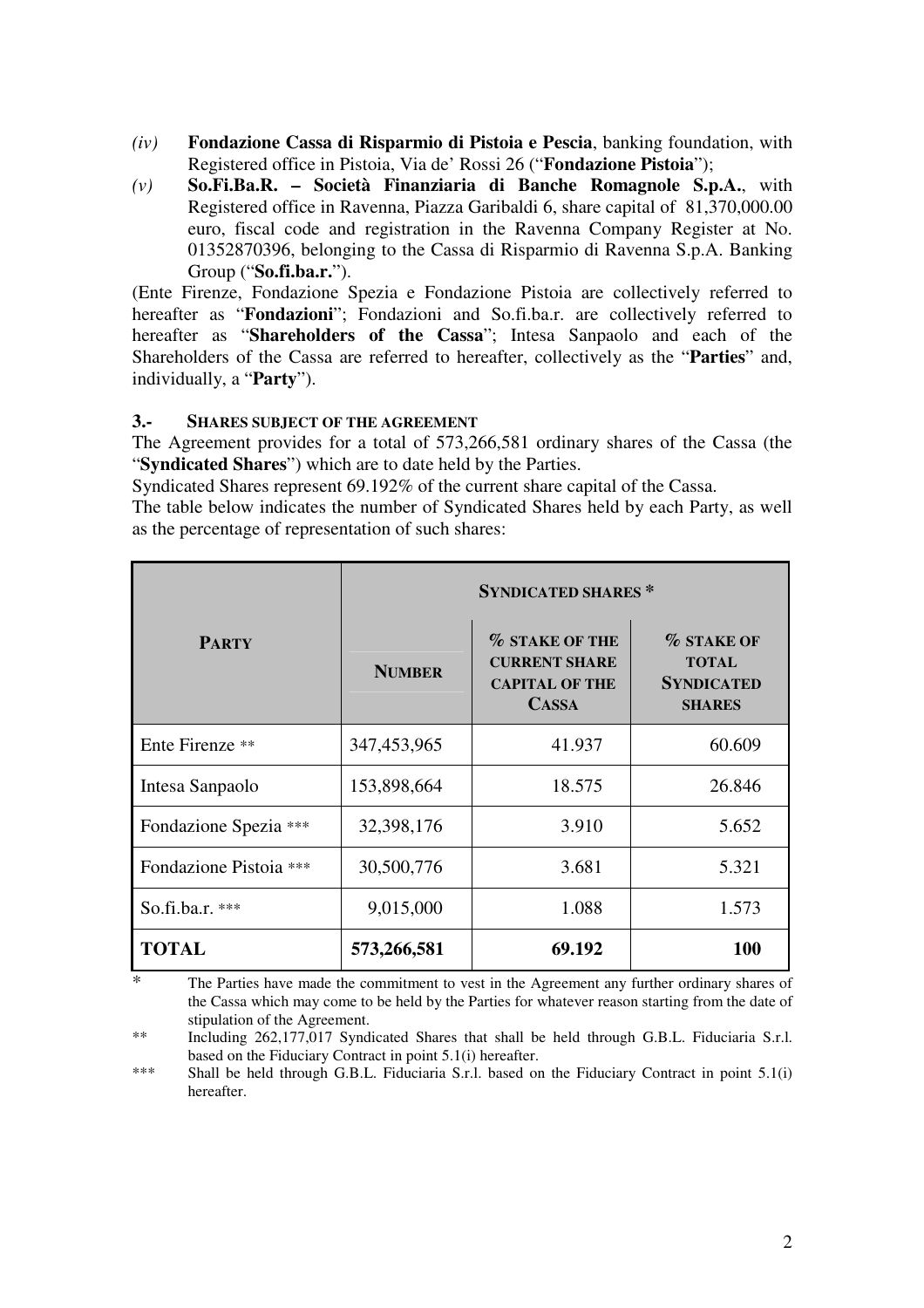#### **4.- CONTROL OF THE CASSA**

None of the Parties, as a consequence of and as provided for by the Agreement, exercises control over the Cassa pursuant to art. 93 of TUF.

#### **5.- CONTENTS OF THE AGREEMENT**

It must be noted that, also on  $26<sup>th</sup>$  July 2007, the Parties signed a share swap contract (the "**Share swap contact**") providing for, subordinated to the conditions contained therein (in particular the Authorisations required by the law) the acquisition by Intesa Sanpaolo of control over the Cassa by means of a share swap (the "**Share swap**") of a total of 398,904,617 Intesa Sanpaolo own ordinary shares with the part of the Syndicated Shares, and that is a total of 334,090,969 ordinary shares of the Cassa held by the Shareholders of the Cassa representing 40.324% of the latter's current share capital (the "**Shares of the Cassa to be swapped**").

Furthermore, it must be noted that - in case of non execution of the Share swap within 31<sup>st</sup> December 2007 (the "**First deadline**") or, if requested by Intesa Sanpaolo, within 31st March 2008 (the "**Second deadline**") - the Share swap contract sets forth, in addition to the *pro quota* payment in favour of the Shareholders of the Cassa of a breakup fee amounting to a total of 50,000,000.00 (fifty million euro) as a penalty and a lump-sum refund, the attribution in favour of the Shareholders of the Cassa of a put option (the "**Put option**") as a result of which Ente Firenze (also in the name and on behalf of the other Shareholders of the Cassa) shall have the right to sell to Intesa Sanpaolo (which, conditional upon the obtainment of all the necessary authorisations, has made a commitment to purchase) all and not just a part of the Shares of the Cassa to be swapped, and this *(i)* at a price of 6.73 euro per ordinary share of the Cassa in the case in which the Share swap cannot take place due to the unavailability of Intesa Sanpaolo own shares to be assigned to the Shareholders of the Cassa in execution of the Share swap (and not following breach of contract by Intesa Sanpaolo, but to facts which are not under the control of Intesa Sanpaolo), or *(ii)* at a price of 7.55 euro per ordinary share of the Cassa in the case in which the Share swap cannot take place due to breach of contract by Intesa Sanpaolo. As alternative to the Put option, in the case of nonexecution of the Share swap for a reason other than the breach of contract by Intesa Sanpaolo, Ente Firenze shall have the right (also in the name and on behalf of the other Shareholders of the Cassa) to recede from the Share swap contract, without prejudice to the right to receive the aforementioned break-up fee or, only in the case that the Share swap cannot take place due to breach of contract by Intesa Sanpaolo, to dissolve the Share swap contract, without prejudice to the right to receive the aforementioned breakup fee and the right to receive compensation of any higher damages.

Therefore, following the execution of the Share swap (or the Put option) Intesa Sanpaolo will hold a total of 487,989,633 ordinary shares of the Cassa representing 58.899% of its current share capital, while Ente Firenze will hold 85,276,948 ordinary shares of the Cassa representing 10.293% of its current share capital (the "**Residual Firenze Stake**").

Furthermore, the Foundations have agreed to consider dissolved, on the execution date of the Share swap or on the execution date of the Put option, the Shareholders' Agreement on the shares of the Cassa, signed by the Foundations on  $12<sup>th</sup>$  April 2006 and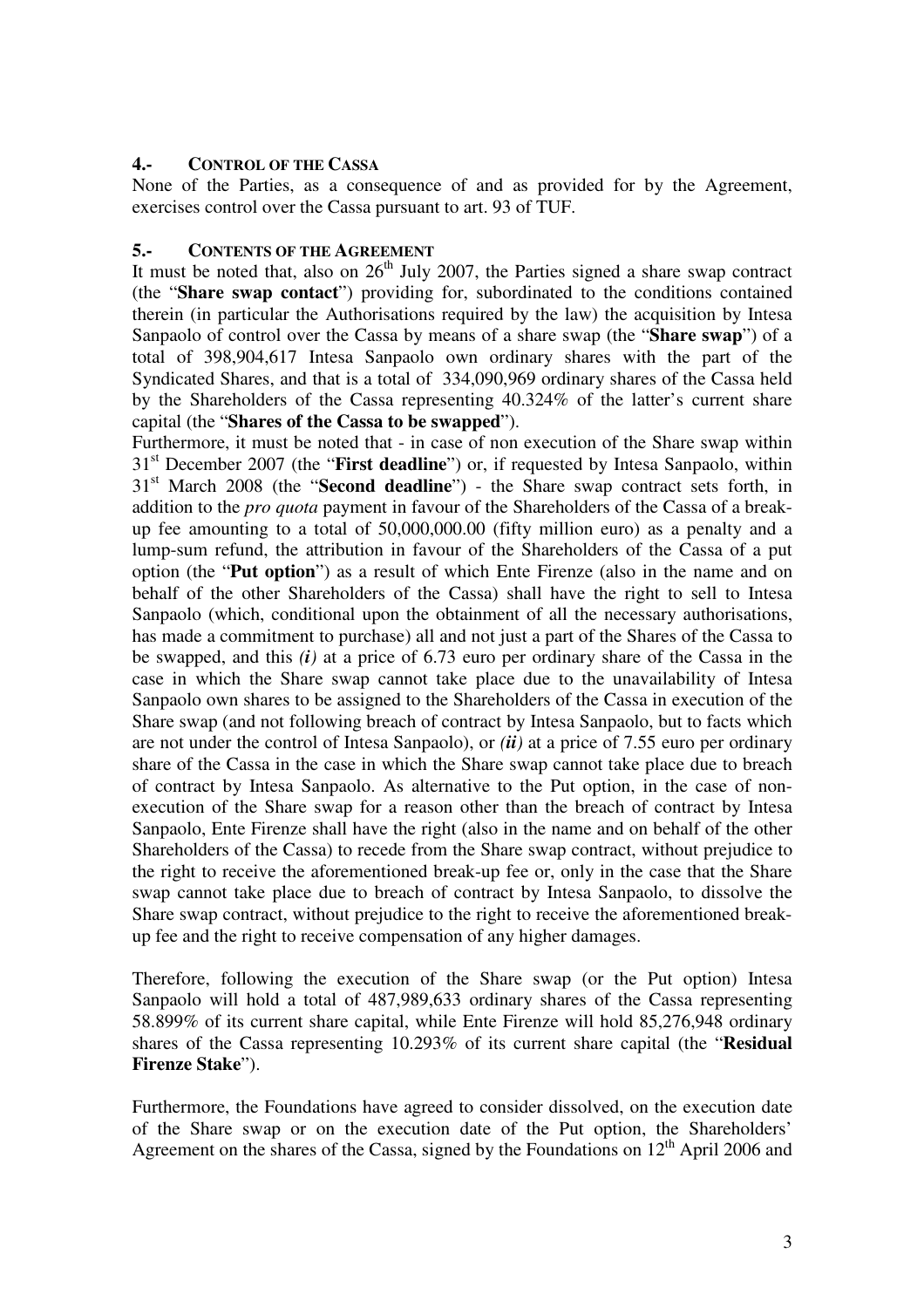effective until  $12<sup>th</sup>$  April 2009, disclosed to the market as set forth by art.122 of TUF. The Foundations have also made the commitment, for the entire period prior to the date of execution of the Share swap or of the Put option, to keep a conduct which favours the positive outcome of the transaction and avoid any breach on their part to the Share swap contract, also omitting, whereby necessary, to apply such Shareholders' Agreement.

Pursuant to the Share swap contract, the Parties have agreed to vest in the Agreement the Syndicated Shares in view of the execution of the Share swap and for the purpose, *inter alia*, of guaranteeing the execution of the Share swap according to scheduled timing and according to the terms and conditions provided for by the Share swap contract.

The provisions of the Agreement are summarised below.

# **5.1. Transfer of Syndicated Shares**

# *(i) Fiduciary contract*

For the purpose of ensuring the regular execution of the Share swap – considering the its scheduled timing, given Intesa Sanpaolo's requirements as concerns the summoning of the Shareholders' Meeting to authorise the purchase of own shares and for the authorisation requirements of the Parties in relation to the Share swap - Parties have agreed that the Shares of the Cassa to be swapped (that is, 334,090,969 ordinary shares of the Cassa, representing 40.324% of its current share capital) shall be put in the name of a fiduciary company chosen together by the Parties which will have the temporary custody and availability of such shares, for the purpose of guaranteeing, in the interest of Intesa Sanpaolo, that the Shareholders of the Cassa correctly execute the Share swap, and comply with point 5.1(ii) *(Lock-up)* herein. For this purpose, on 30th July 2007, under the terms and the conditions set forth by the Share swap contract, the Parties signed a Fiduciary contract (the "**Fiduciary contract**") with G.B.L. Fiduciaria S.r.l., company belonging to Gruppo Banca Leonardo S.p.A.. Based on the Fiduciary contract, subordinately, if and when required by the law, for the obtainment of the authorisation from the Ministry of Economy and Finance and the other authorisations which might prove necessary for the execution of the Fiduciary contract, the fiduciary company will be the fiduciary holder of the Shares of the Cassa to be swapped on behalf of the single Foundations and So.fi.ba.r. The fiduciary company shall exercise the economic and administrative rights relative to the Shares of the Cassa to be swapped (including voting rights) on behalf of the respective Shareholders of the Cassa in compliance with the instructions received, as may occur, respectively, by Ente Firenze, Fondazione Pistoia, Fondazione Spezia and So.fi.ba.r.. Furthermore, the Fiduciary contract excludes the possibility that the fiduciary company, without the joint and written instructions of the Parties, make use of and permit the use of Shares of the Cassa to be swapped in any way other than their holding and transfer to Intesa Sanpaolo at the time of execution of the Share swap (or the Put option), or their returning to be in the name of the Shareholders of the Cassa in the case of non-execution of the Share swap (or the Put option), of dissolution of the Share swap contract or the Fiduciary contract.

# *(ii) Lock-up*

The Parties have agreed, for the entire life of the Agreement, each within their respective competence, not to transfer (intending by transfer any transaction, with the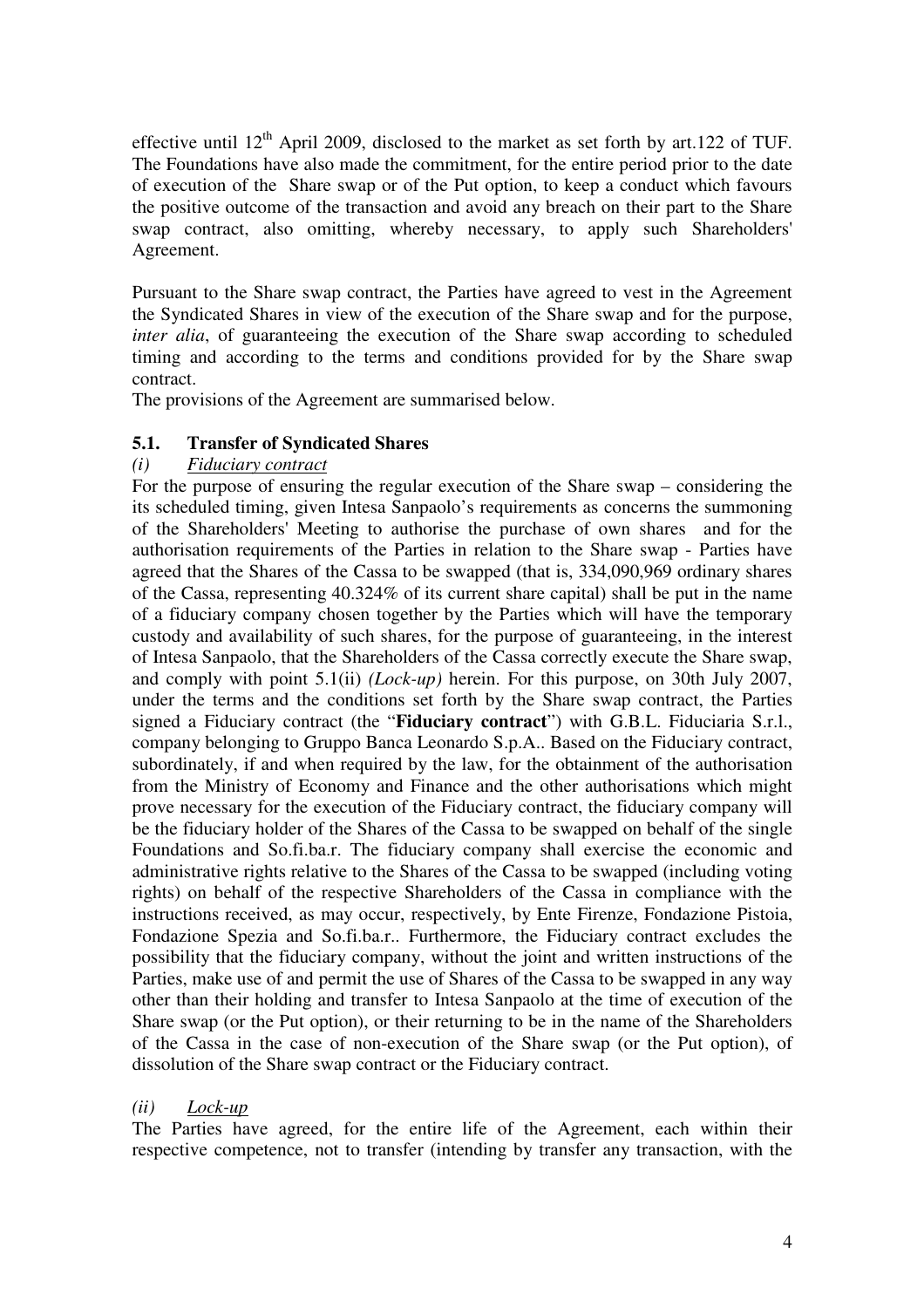exception of *(a)* pledging the Syndicated Shares, provided that the Party maintains voting rights, as well as *(b)* the execution of judicial measures and/or decisions, such as, for example seizures by court order and distraints, which have not led to the sale or mandatory assignment of Syndicated Shares, requested by one of the Parties, even through subsidiaries or associates, on the Syndicated Shares) for whatever reason, and not even in part, of the Syndicated Shares, save for *(i)* transfers in execution of the Fiduciary Contract, and *(ii)* the execution of the Share swap (or the Put option) in compliance with provisions of the Share swap contract.

# **5.2 Exercise of voting rights**

#### *(i) Relevant matters*

The Parties have agreed that resolutions of the Board of Directors or the Shareholders' Meeting of the Cassa will not be proposed or approved on the matters listed hereafter or connected and/or related to them ("**Relevant matters**"):

- *(a)* transactions which may have dilutive effects (such as, and only as an example, share capital increases even for free and with pre-emptive rights for shareholders) or changes in the capital structure of the Cassa (such as, and only as an example, spin-offs, splits and groupings of shares), issue of bonds not aimed at the Cassa's ordinary funding operations, issue of correlated shares (art. 2350, par. 2, Italian Civil Code), of participation instruments (art. 2346, par. 6, Italian Civil Code) or financing instruments (art. 2447-ter, par. 1, lett. (e), Italian Civil Code), save for  $(i)$  transactions required by applicable regulations (which in any case must occur in compliance with the fair market value of the issued instrument) or prudential supervisory regulations or to reach or maintain adequate capital ratios in consideration of applicable regulations; or *(ii)* the issue of preference shares for a total of 250,000,000.00 euro (two hundred-and-fifty million /00 euro) to be effected on request of the Supervisory Authority;
- *(b)* disposal of real estate assets by the Cassa, or its subsidiaries, of value, per single transaction exceeding 10,000,000.00 euro (ten million/00 euro) or on aggregate exceeding 100,000,000.00 euro (one hundred million/00 euro), *(i)* save that such transactions be required by first-level or second-level norms applicable and *(ii)* without prejudice to the possible disposal or purchase of equity investments in Findomestic Banca S.p.A. or Centro Vita Assicurazioni S.p.A. which may be executed due to binding contractual obligations for the Cassa or the subsidiary companies of the Cassa and/or its associates entered into before the stipulation of the Share swap contract as well as the sale of a set of real estate assets part of the office in Via Bufalini in favour of Ente Firenze due to contractual obligations entered into before the stipulation of the Share swap contract.
- *(c)* without prejudice to all other provisions contained in the Share swap contract as required and functional to the execution of the transaction, the Parties, within their respective competence, will be obligated not to perform – and not to permit any of their subsidiary or associated companies to perform – any acts, or to enter into any obligations, which are incompatible with the execution of the transaction (including the sale of the equity investments in the Cassa and in its subsidiary companies) or such as to impede or delay its execution and in any case such as to significantly alter the statement of income, balance sheet and financial structure of the Cassa and its subsidiaries, without prejudice to the legal consequences which may derive from the execution of the transaction;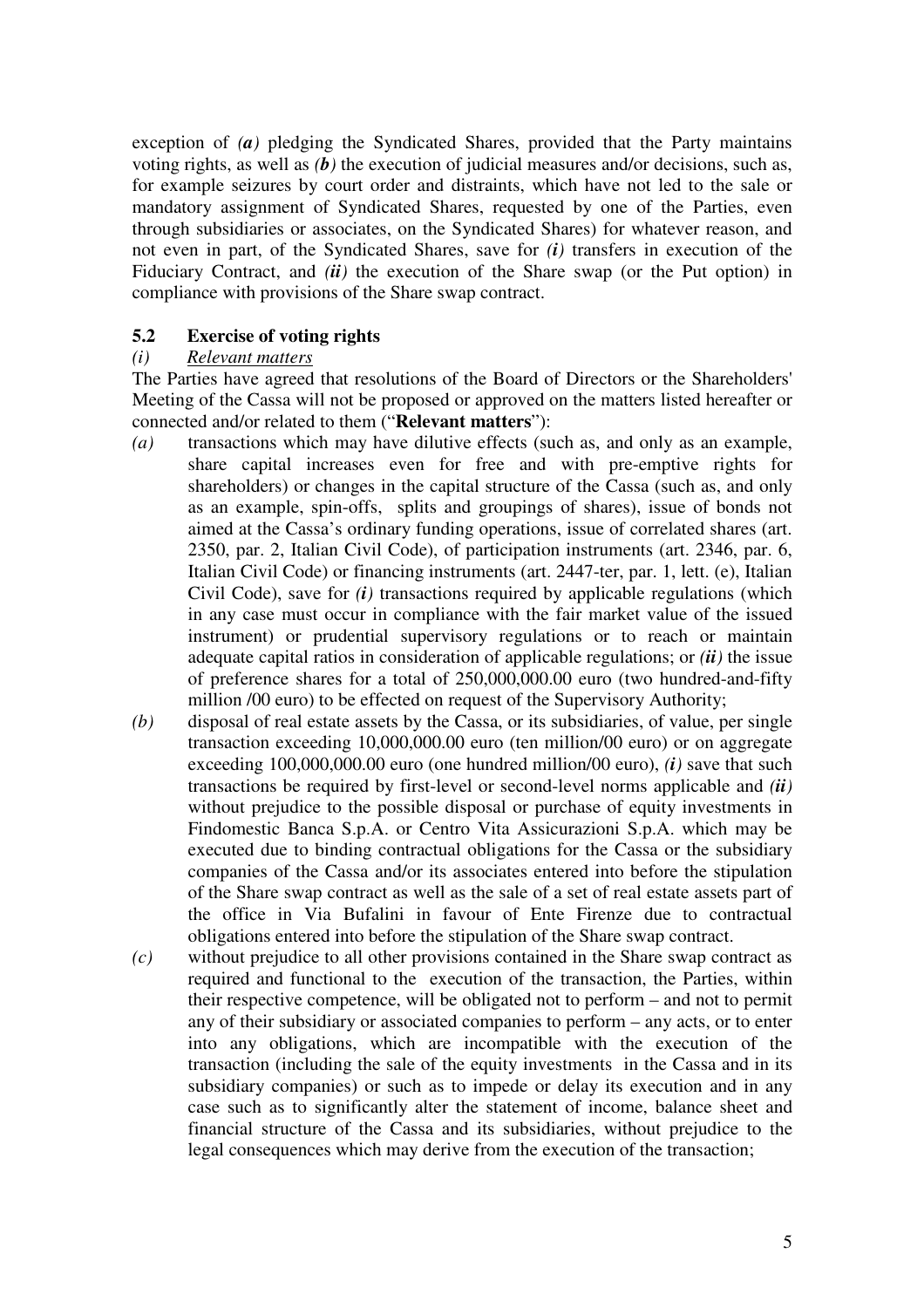- *(d)* the change in the current company name of the Cassa;
- *(e)* the change in the corporate purpose of the Cassa;
- *(f)* the transfer of the registered office and/or the head and/or operating office of the Cassa;
- *(g)* the dissolution, advance liquidation as well as any other transaction which may lead to the loss of the Cassa's juridical autonomy;
- *(h)* the request for the admission to liquidation procedures for the Cassa;
- *(i)* the sale, spin-off, de-merger or contribution of the banking activities, or of equity investments in companies or of business lines of both the Cassa and of the companies controlled directly or indirectly by the Cassa;
- *(l)* the distribution of dividends or reserves resulting from the Cassa's financial statements; and
- *(m)* in general, all the matters within the competence of the Extraordinary Shareholders' Meetings of the Cassa and its subsidiaries, without prejudice to the transactions required by the law, applicable regulations or prudential supervisory regulations or to reach or maintain adequate capital ratios in consideration of applicable regulations.

#### *(ii) Obligation of consultation prior to the exercise of voting rights*

Without prejudice to provisions in point 5.2(i) above, the Agreement provides for the obligation of consultation prior to the exercise of voting rights between the Parties who have agreed to express a unitary vote in the Shareholders' Meeting and in the Board of Directors Meetings of the Cassa, insofar as possible.

For this purpose, the Shareholders of the Cassa (in the case provided for herein, acting as a sole centre of interest) and Intesa Sanpaolo will each appoint a representative. Such appointed representatives shall meet no later than 24 hours prior to each of the Cassa's Shareholders' Meeting or Board of Directors Meeting with the objective of determining, in *bona fide*, according to a reasonableness principle and in the interest of the Cassa, the vote to be expressed on Relevant Matters. A representative of the fiduciary company provided for in point 5.1(i) above shall have the right to participate to the representative meetings for the purpose of being informed on the matters under discussion and the vote to be expressed based on the Fiduciary contract, in case of unanimous consensus.

In taking the voting decisions, the representative of Intesa Sanpaolo and the representative of Shareholders of the Cassa shall each cast one vote therefore without any reference to the different number of Syndicated Shares which may be held at that time by each Party.

In case of unanimous consensus between the representative of Intesa Sanpaolo and the representative of Shareholders of the Cassa as concerns the matters subject to consultation, the Parties shall (*i*) vote in Shareholders' Meeting, each for their area of competence, in compliance with agreements, and (*ii*) as concerns Board of Directors Meetings, ensure that the Board members of the Cassa they have designated are aware of the common determinations made at the time of the prior consultation, take part to the board meeting and, insofar as possible, vote in the meeting in compliance with such determinations.

On the contrary, in the absence of unanimous consensus between the representatives of Intesa Sanpaolo and of the Shareholders of the Cassa on the matters to be discussed, each Party may vote at its discretion, without prejudice to the obligations provided for in point 5.2(i) above.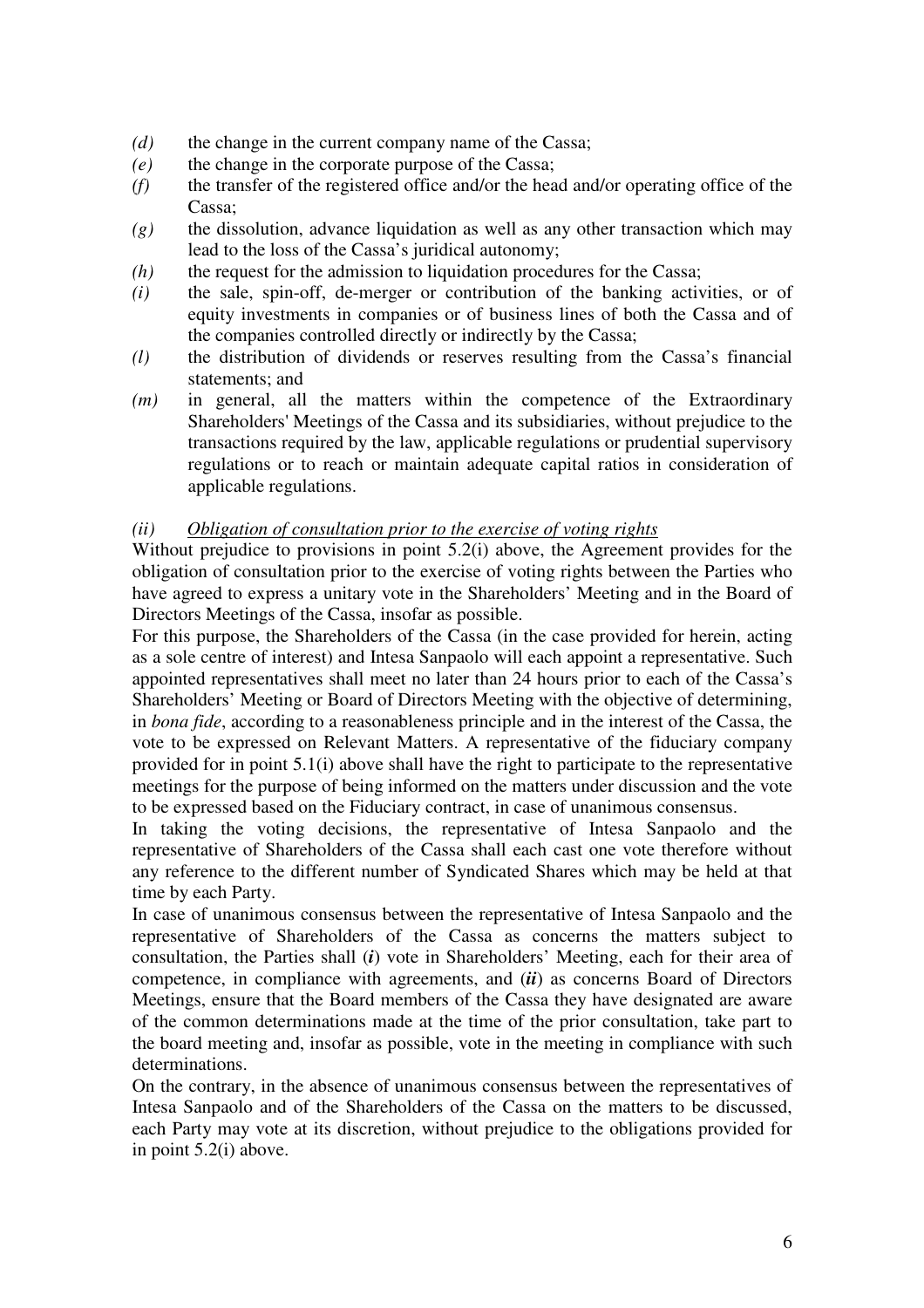# **5.3 Board of Directors**

The Parties have agreed that in whatever case of cessation from office of Directors of the Cassa designated by Intesa Sanpaolo, they be substituted, according to the law, by persons designated by Intesa Sanpaolo.

In any case, Ente Firenze, Intesa Sanpaolo and So.fi.ba.r. will act within their respective competence so that, as soon as possible after the execution of the Share swap or the Put option, in the technically-required timeframe, the Board of Directors of the Cassa is substituted so to guarantee Intesa Sanpaolo the right to appoint the majority of directors of the Cassa.

# **5.4 The Public offer**

The Parties have acknowledged that, as a result of the execution of the Share swap or the Put option, Intesa Sanpaolo will acquire the absolute majority of the Cassa and therefore, pursuant to articles 106 and subsequent of TUF, Intesa Sanpaolo shall have the obligation of promoting a mandatory complete-acquisition public offer on the ordinary shares of the Cassa (the "**Public offer**").

In relation to the Public offer, the Parties have agreed that:

- *(a)* the obligation to promote the Public offer will be met and executed exclusively by Intesa Sanpaolo which will consequently entirely bear all costs, expenses and charges related to the Public offer (including, and only as an example, the legal and consulting expenses, such as those relative to the preparation of the necessary documentation for the launch of the Public offer) and, in particular, those relative to the payment of the consideration in cash for the purchase of the shares tendered by the Public offer which will be equal to 6.73 euro (six/73 euro), calculated at the date of the press release *ex* art. 66 of Issuer Regulations published on  $25<sup>th</sup>$  July 2007;
- *(b)* without prejudice to the constraints deriving from the Fiduciary contract and to the prohibition of transfer set forth by point 5.1 above, the Parties have made the commitment, insofar as may be required, not to accept any other public offers to buy or exchange the ordinary shares of the Cassa promoted after the stipulation of the Share swap contract until the complete execution of the Share swap or the Put option, while Ente Firenze has made the same commitment, with reference to the Residual Firenze Stake, until the thirtieth subsequent business day from the closure of the period in which to accept the Public offer;
- *(c)* based on all provided for above the Residual Firenze Stake will not be considered in the financial instruments subject of the Public offer, nor will Ente Firenze be considered as one of the parties whose shares are being tendered;
- *(d)* the Parties have entered into the obligation of not purchasing, in their name, shares with voting rights of the Cassa (or contractual rights to purchase them) in the period from the date of stipulation of the Share swap contract to the date of payment of the consideration of the Public offer, with the exception of the purchases by Intesa Sanpaolo in execution of the Public offer;
- *(e)* Intesa Sanpaolo, in the period from the date of stipulation of the Share swap contract to the date of payment of the consideration of the Public offer, will refrain from purchasing shares with voting rights of the Cassa (or contractual rights to purchase them) at a price exceeding that of the Public offer.